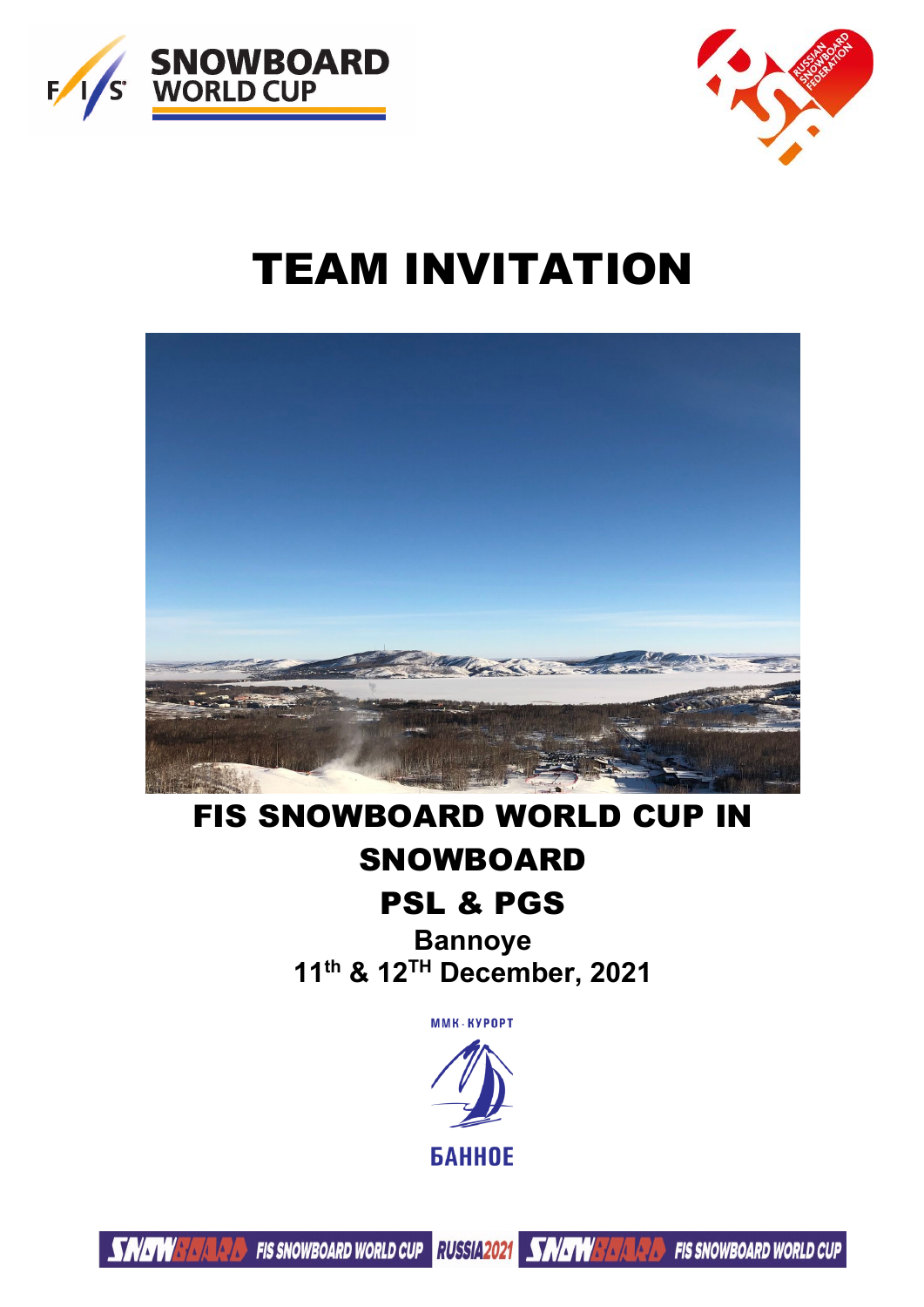### Team Invitation

#### **Bannoye 11ND & 12TH December 2021**

Welcome to the FIS Snowboard World Cup in PSL and PGS, which will be held on the 11<sup>th</sup> and 12<sup>th</sup> of December 2021 in "Bannoye", a beautiful resort located in the South Ural mountain range near the city of Magnitogorsk.

Russian Snowboard Federation will host the event in accordance with the FIS International Competition Rules (ICR). All athletes who are qualified according to the FIS Rules for the Snowboard World Cup are invited to take part in the competition.

#### **1. PASSPORT and VISA**

A foreign visitor traveling to Russia must have a passport **valid for at least next 6 months after the date of departure from Russia.**

Due to the COVID-19 affection, a special permission for the foreign visitor visa will be required.

Russian Ministry of sport will send special directions to the Russian Consulates throughout the world about a facilitated visa procedure for participants and guests of the **FIS Snowboard World Cup.** In order to apply for a visa, the participants have to complete a visa template with personal passport information and e-mail to Svetlana Safina: **[info@russnowboard.com](mailto:info@russnowboard.com)** with the attached passport copy.

An official invitation letter will be then issued to using the data provided, so please **double check all the information, as mistakes will result in difficulties for the applicant.** 

The official invitation letter is to be taken to the Russian Consulate where the teams have made an appointment, along with the corresponding personal documents such as a passport, the necessary number of photographs, completed application form, etc. We strongly recommend calling the Consulate if you have any questions and studying the website before taking the documents to the **Consulate** 

As the above visa procedure is exceptional, please make sure you mention that you are applying for the Russian visa to attend the **FIS Snowboard World Cup**.

**Please note:** Russian embassy requires that any foreign visitor traveling to Russia has valid travel insurance.

The official invitations can only be issued after the special approval in Russian Governments.

#### **2. Entries and important forms**

Entries will be accepted from National Ski and Snowboard Associations in accordance with the FIS quotas and rules for the World Cup. Please complete the team entry form and forward it to the Organizing Committee by e-mail:

**Organizing Committee FIS World Cup Moscow c/o Svetlana Safina Russian Snowboard Federation 8/1 ,Luzhnetskaya nab. 119270 Moscow Russia E-mail: [info@russnowboard.com](mailto:info@russnowboard.com)**

FIS SNOWBOARD WORLD CUP RUSSIA2021 SAVET WELL EXERCISE FIS SNOWBOARD WORLD CUP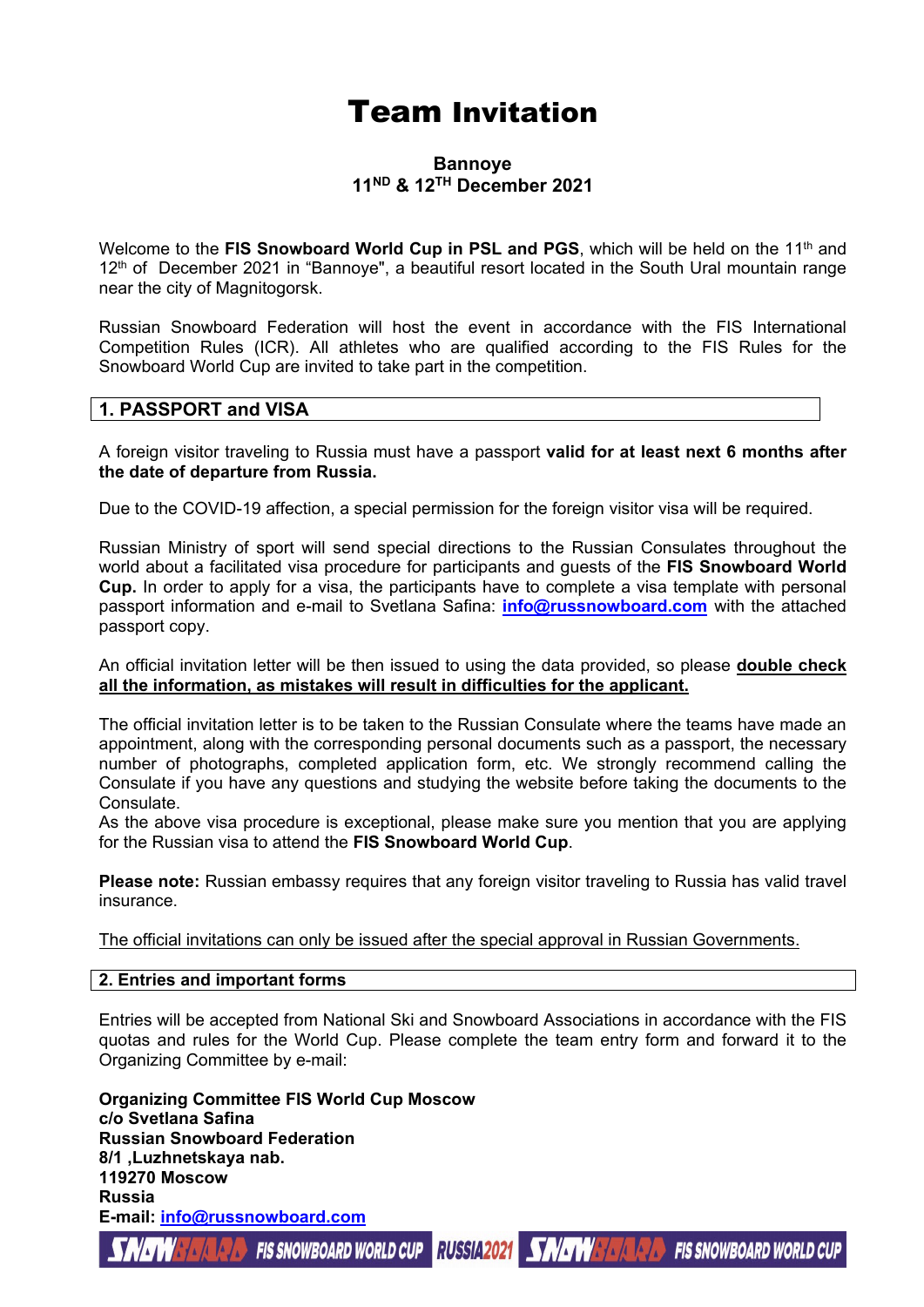#### **Prov. Entry Deadline: 01st November, 2021.**

#### **Final Entry Deadline: 01st December, 2021.**

**IMPORTANT:** All entries must be done using the FIS Online Registration System, through the FIS Homepage [http://www.fis-ski.com](http://www.fis-ski.com/) "Member Section".

#### **3. Participation Fee**

According to the World Cup Rules a mandatory Participation Fee of **CHF 30** per each competitor, per competition day has to be paid to the organizing committee (Svetlana Safina).

The total amount per competitor is **CHF 60**.

The Participation Fee has to be paid per nation and during the registration at the race office starting from 09<sup>th</sup> of December, 2021.

**Please note: Payment will be accepted only in cash!** Euros, Swiss Francs, American Dollars, and Rubles will all be accepted.

#### **4. Radio Frequencies and Communication**

Due to the Russian law regarding the radio-communication during big events such as the World Cup, that states that every radio used must undergo a radio frequency check, the OC will provide radios for the teams, but will need to know in advance the number of radios needed per team. If the team insists on using their own radios, and the frequency is classified as "not free", **the fee or penalty for using such frequencies will have to be paid by the teams!** 

Number of radios needed per team to be communicated to the OC before 01<sup>st</sup> October 2021.

#### **5. Registration**

Team registration will take place daily starting on Thursday, 09<sup>th</sup> of December, 2021 at the race office. The race office will be located at the hotel.

#### **6. Accommodation**

As per the FIS Rule on accommodation and half-board, each participant will pay **CHF 80** day/person directly to the Organizing Committee FIS World Cup Bannoye. **The sum is payable upon arrival on the reception desk.** 

Attention: Due to the pandemic situation and in accordance with the local restrcitions, FIS and LOC COVID-19 Prevention rules, in case of a participant illness and the necessity of isolation, the costs for additional accommodation days and meals will have to be covered by the teams representatives.

**The official hotel is "**Health Resort Yubileiny" (Kurortnaya 1, 453613 Zelenaya Polyana, Russia) **. There will be a shuttle bus service circulating between the hotel and the resort, which are all in the same area.**

Please forward the applications for accommodation to: Tatiana Zgarden – mmk-bannoe@yandex.ru (Cc to Svetlana Safina: [info@russnowboard.com\)](mailto:info@russnowboard.com) **by 01 November, 2021.**

Accommodation at FIS rate will be provided from arriving on **08thDecember, 2021**, until departure on **13th December, 2021**.

Each team will be held responsible for any damage incurred during the stay.

**FIS SNOWBOARD WORLD CUP** RUSSIA 2021  $\frac{1}{2} \frac{1}{2} \frac{1}{2} \frac{1}{4} \frac{1}{4} \frac{1}{4} \frac{1}{4} \frac{1}{4} \frac{1}{4} \frac{1}{4} \frac{1}{4} \frac{1}{4} \frac{1}{4} \frac{1}{4} \frac{1}{4} \frac{1}{4} \frac{1}{4} \frac{1}{4} \frac{1}{4} \frac{1}{4} \frac{1}{4} \frac{1}{4} \frac{1}{4} \frac{1}{4} \frac{1}{4} \frac{1}{4} \frac{1}{4} \frac{1}{4} \frac{1}{4} \frac{1}{4} \frac{1}{4} \frac{$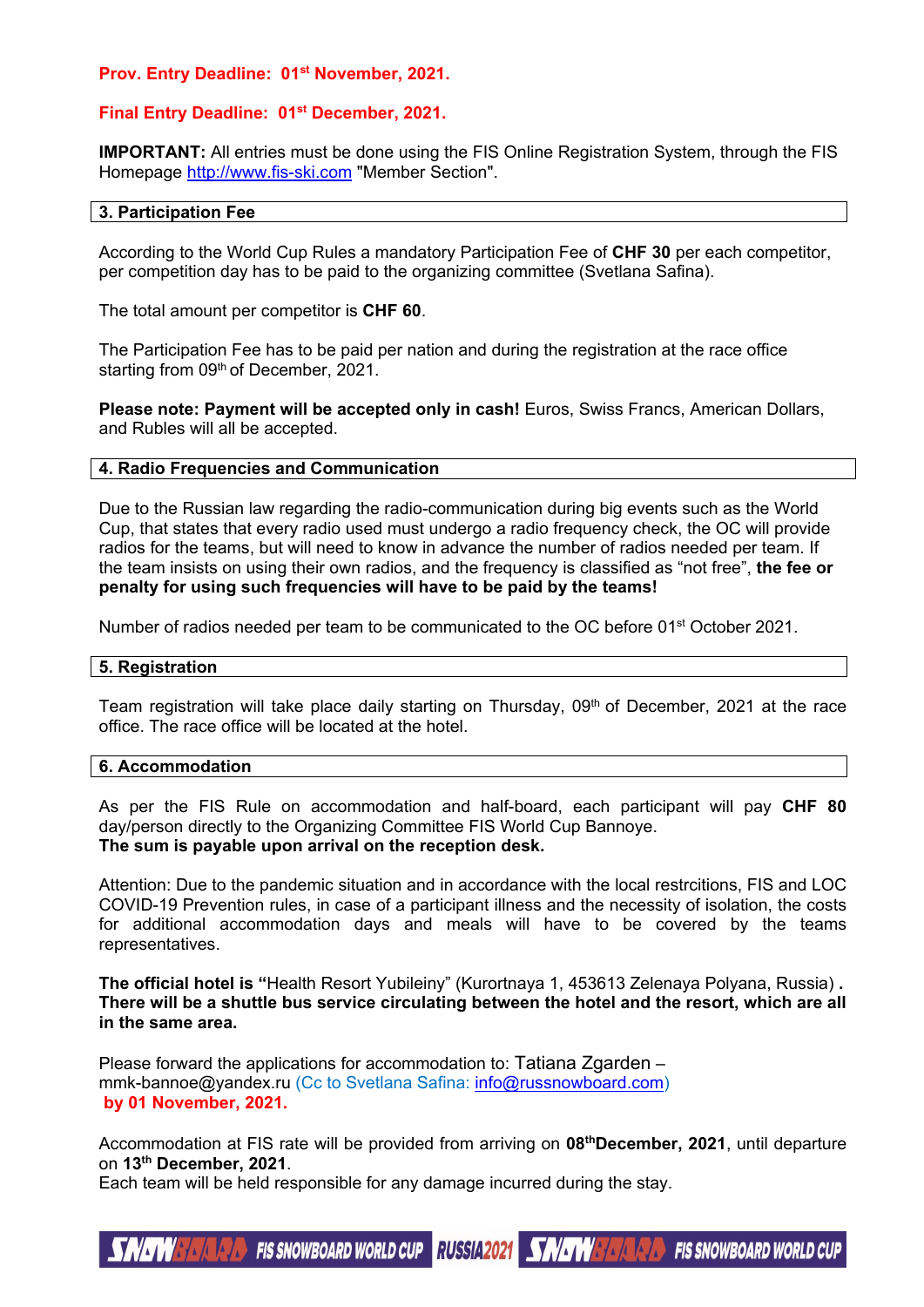\* The OC will provide accommodation guidance for those who arrive before the official arrival day and in case the necessity of overstaying

#### **7. Transportation**

The Organizing Committee will organize free transport from the airport to the hotel and back for teams that **only fly in to Magnitogorsk (MQF) airport.**

Please send all the flight information and transfer requests to Tatiana Zgarden – mmk-bannoe@yandex.ru (Cc Svetlana Safina: [safina@russnowboard.com\)](mailto:safina@russnowboard.com) **by 01st November, 2021.**

#### **8. Meals**

Breakfast and dinner will be organized at the hotel starting with dinner on 08<sup>th</sup> **December, 2021,** and finishing with breakfast on Monday, **13th December, 2021**.

During the event the Organizing Committee will provide competitors and coaches with drinking water, tea and snacks at the venue.

#### **9. Accreditation**

All participants will be receiving their accreditations upon arrival and registration. The accreditations will require a standard photo to be sent together with the correct spelling of the name, country abbreviation, and position. This will need to be sent to Elza Zagidulina – [abzakovo.sport@mail.ru](mailto:abzakovo.sport@mail.ru) **by 01st December, 2021.** 

#### **10. Bibs**

All competitors must wear bibs during all official trainings, competitions and award ceremonies.

#### **11. Accident insurance**

Each competitor must have his/her own medical insurance. The Organizing Committee, Russian Snowboard Federation, sponsors, suppliers, their agents and FIS decline any responsibility for accidents, damaged or lost equipment and second and third party claims during the event.

#### **12. Liability**

All athletes, officials and members of the National Association who attend and participate in the event shall do so at their own risk. The Organizing Committee, «Bannoye», Russian Snowboard Federation, sponsors, suppliers, their agents, employees and volunteers shall not be responsible for any losses or injuries incurred or suffered by any athletes, officials or other person in conjunction with the organizing or staging of the event.

#### **13. Official notice board**

The official notice board will be located at the race office as well as at the event welcome desk at the hotel.

#### **14. Training**

Trainings are to take place according to the schedule of the event.